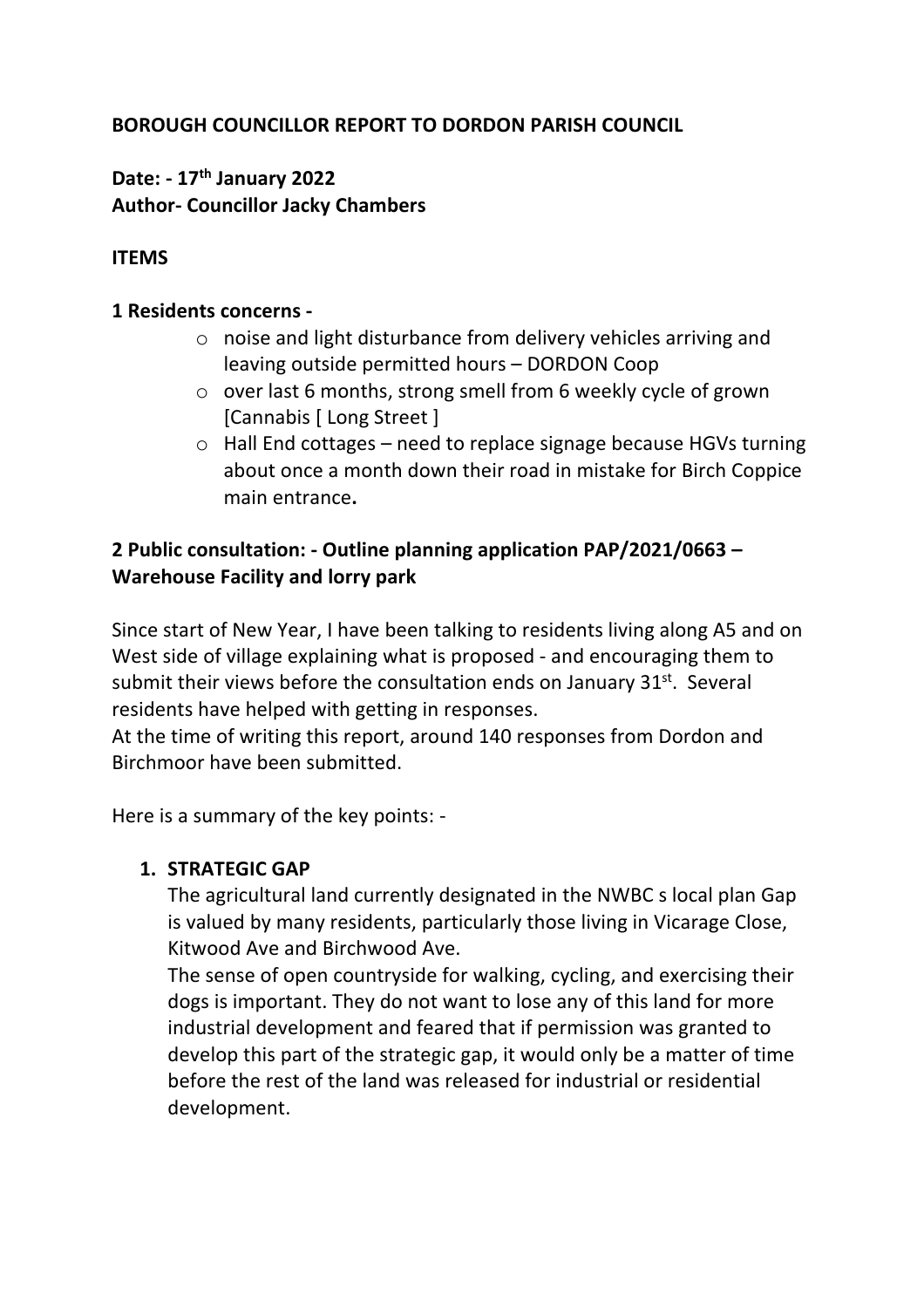## **2. NEED TO CHANGE THE USE OF [PART] OF THIS LAND FOR WAREHOUSES AND LOCAL EMPLOYMENT?**

Residents commented on the 'awful 'ribbon development of so many large warehouses all along the south side of the A5 and said they do not wish to see anymore.

Residents who have lived a long time in the village say these developments have ruined any sense of living in a rural area and felt "Enough is enough ".

Residents seriously doubt the need for more warehouses and ask how this can be true when there are many thousands of square feet lying empty and unused with roadside advertisements ++ for rental space and huge developments going up each year – eg Junction 11

Residents who work or have worked in the logistics industry as warehouse operatives said that they knew warehouses in and around this area which are unable to recruit the staff they need to operate fully.

Many such warehouses have to "import" labour by car or bus from a wide catchment area They question the need for more employment and cite the daily number of job vacancies available  $\int$  about 80 – 90 for warehouse operative jobs within 5 miles of Dordon which appear on job search engines [ e.g., INDEED or TOTAL jobs]

# **3 TRAFFIC VOLUME DELAYS AND CONGESTION WITH 4th SET OF TRAFFIC LIGHTS**

For some residents living on the A5, the amount of traffic going along the road [ a traffic study commissioned by one resident suggested at least 20000 vehicles per day] has made life intolerable because of the noise, litter, and inability to safely enter and exit from their homes onto this main trunk road.

They felt the daily addition of more HGVs will worsen further their quality of life.

Most residents were concerned about further delays to journey times because of HGVs turning across the A5 to travel west + the addition of a fourth set of traffic lights on this major trunk road